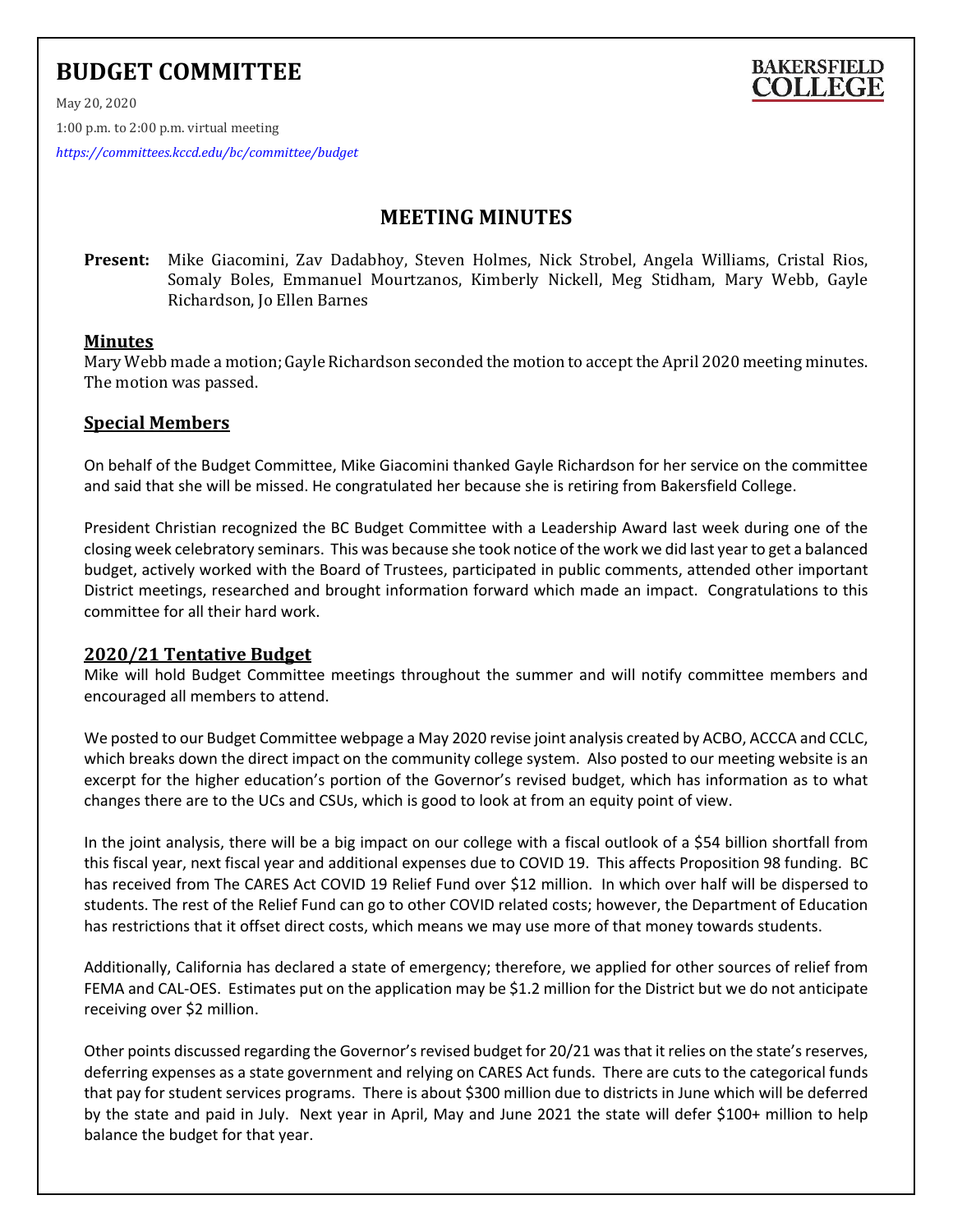Looking from a high-level perspective there is no COLA in base, categoricals or anywhere else. Student Centered Funding Formula (SCFF) is being adjusted by 10% in topline reduction of our base. It is impactful because that is where we get the majority of our funding. Another major impact is to our categoricals with an extra reduction in the Strong Workforce funding in excess of +50% in allocations for this year. We work with funding three years at a time, which will give us time to get right-sized. We will see larger differences in the Strong Workforce program with greater changes in 2021/22.

There is a reduction to the Student Equity Achievement Program (SEAP) of 15%, which is over a \$1 million impact for BC.

Deferred maintenance and instructional supplies are 100% taken away from the Governor's revised budget.

The Governor's revised budget said that AB540 and Foster Youth funds had cuts to them and then stated that they could be paid out of SEAP, however SEAP has a 15% cut so, actually that means we do not have enough funds for AB540 and Foster Youth funds to operate as effectively as it has in the past.

We have not received any revised numbers from the Chancellor's office at this point but expect to see them in the next couple of weeks. The bottom line is that we are 10% down on base, several million short on categorical funding which was expected pre-COVID 19 pandemic.

Deadlines for the 2020/21 budget were moved and we are taking advantage of the time. We presented a negative budget to the District of \$-3.9 million. This budget, in anticipation of some of our programs, cannot be funded at their full level such as internal programs, which are funded by fees or generate their own revenue until we can figure out how to get students back on campus. Other costs are increasing on how to deliver education as well as step, column raises in salaries, and pension increases.

Good news is that we have strong reserves; if we keep deficit spending minimized then we will be able to weather the storm for a significant amount of time depending on how the other colleges perform as well.

President Christian met with Chancellor Burke and presented information regarding the reserve allocation inequity. It shows what was allocated out to colleges from additional monies based on R1 \$(11.5 million) in which we received 42% of what was allocated which was significantly short of what we normally get. The District received 64% of the whole amount. Whatever is allocated should follow an allocation model in order to be more equitable. With an allocation model, we did not receive 6.6 million dollars of the unallocated portion that should have been based on the FTES. The only reason we received the amount we did was because of one-time spending. The \$6.6 million that BC did not receive means we funded 90% of the \$7.3 million the District received for their reserves from this allocation. We should have funded 72.8% of the District reserves recent allocation as we could have based on FTEs, but funded 90% of the latest District increase in their reserve funds.

Another allocation option could be that we leave the other two colleges as is, but to get to our percent based on what the other colleges received, we could receive \$4.6 million increase to BC and then we could put it in the Bakersfield College reserves. The Executive team and President Christian are working together with the Chancellor's office to gain a more equitable allocation.

Information presented to the Chancellor included information on all three colleges and the FTES growth over last six years in which BC had the most growth. We are growing and doing it more effectively, expenditures per FTES is more efficient at BC comparatively to the other colleges in our District. The cost of salaries per FTES shows our